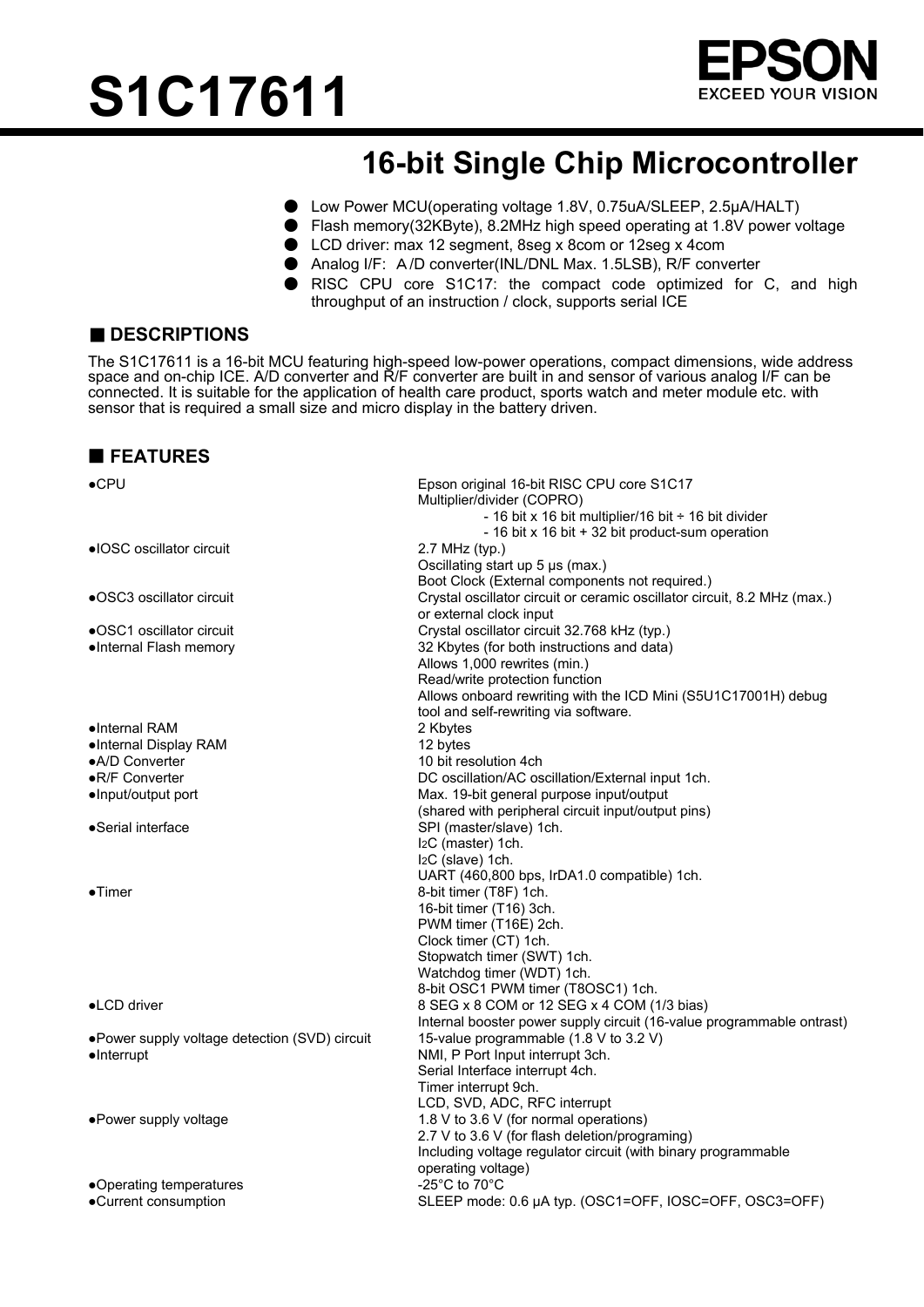HALT mode: 2.0 μA typ. (OSC1=32 kHz, IOSC=OFF, OSC3=OFF, PCKEN=0x0, LCD OFF) 3.0 μA typ. (OSC1=32 kHz, IOSC=OFF, OSC3=OFF, PCKEN=0x0, LCD ON (All LCD On, maximum contrast, Vc2 standard)) When operating: 12 μA typ. (OSC1= 32kHz, IOSC=OFF, OSC3=OFF, LCD OFF) 400 μA typ. (OSC1=OFF, IOSC=OFF, OSC3=1 MHz • Configuration as shipped Configuration as shipped Configuration as shipped Configuration as shipped CONFED 2-48 7 mm x 7 mm body, 0.5 mm pitch QFP12-48 7 mm x 7 mm body, 0.5 mm pitch Bare chip 100 μm pitch

## **BLOCK DIAGRAM**